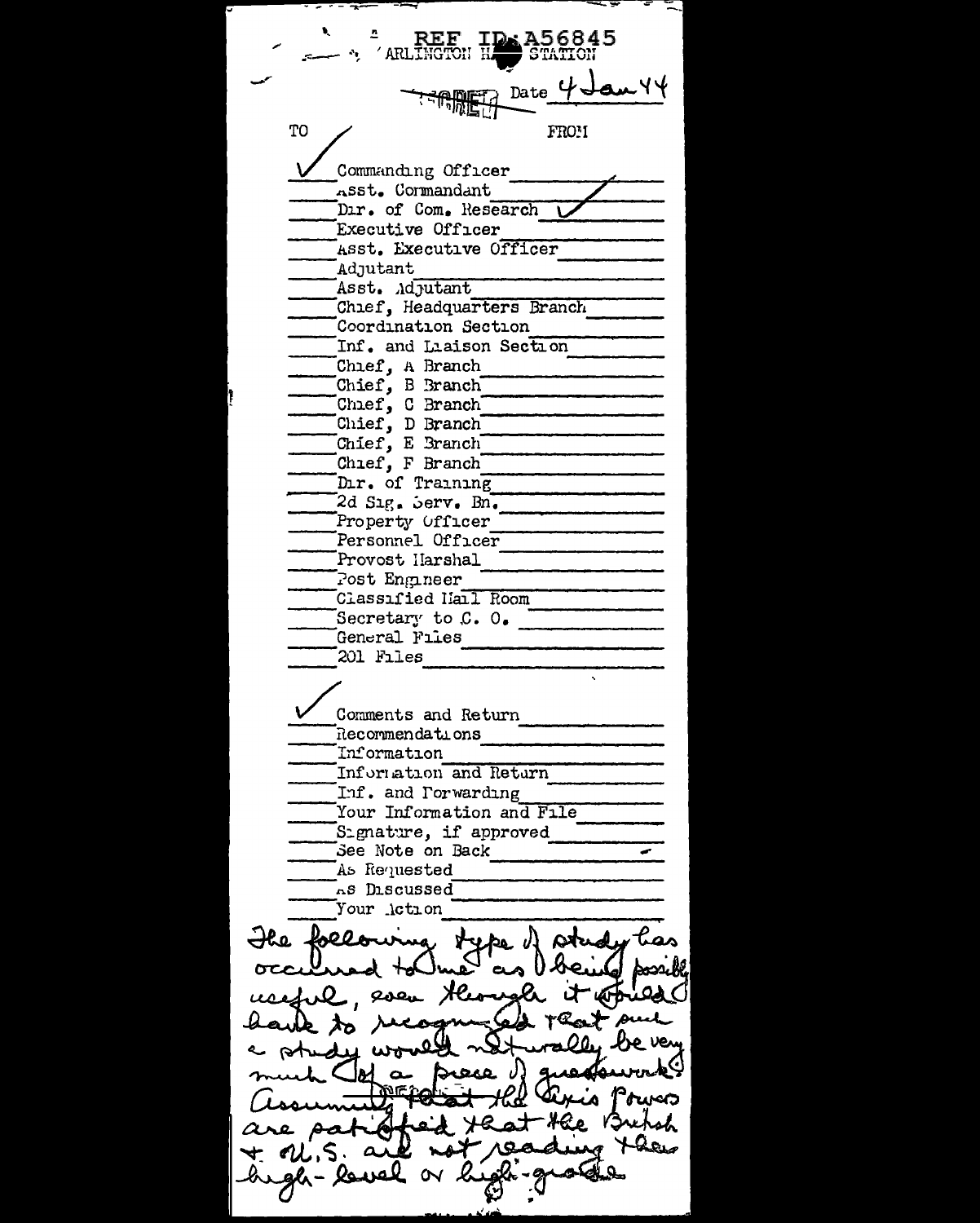proteurs (which seems a very this assumption as a guide or a measure of the technical ability of their cyptomalysts, a study would have to be correlated with a study of the extent and orienals Heir raw material, for example, it would be allear That traffic sent by land live or cable & not arteur physical reach by theme I would not constitute souce material. The importance of knowing reading of Turkish, Portuguere, Ospanish, Chinese<br>Fredfunção for as concerns is quite electrand might Efflech our own negotiations with those countries. We do have a small amount of information on Jans, glaves flow reading restains Ot could all de assembled + evaluated, nagbe we Could get some help from What do you trunk  $\mathbf{t}_i \rightarrow \mathbf{t}_i$